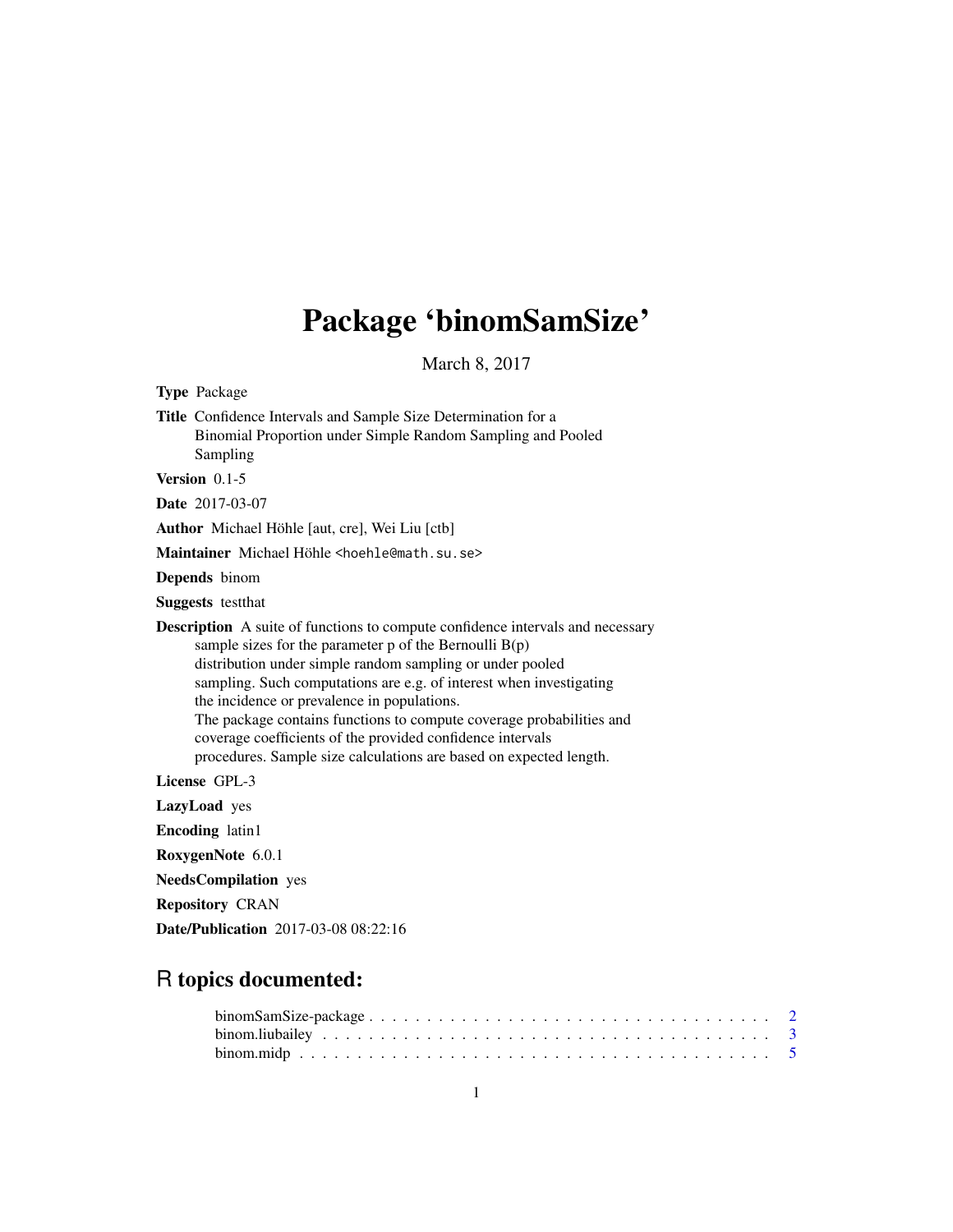<span id="page-1-0"></span>

|  |  |  |  |  |  |  |  |  |  |  |  |  |  |  |  |  |  |  | 18 |
|--|--|--|--|--|--|--|--|--|--|--|--|--|--|--|--|--|--|--|----|
|  |  |  |  |  |  |  |  |  |  |  |  |  |  |  |  |  |  |  |    |

binomSamSize-package *Confidence intervals and sample size determination for a binomial proportion under simple random sampling and pooled sampling*

#### Description

A suite of functions to compute confidence intervals and necessary sample sizes for the parameter  $p$ of the Bernoulli  $B(p)$  distribution under simple random sampling or under pooled sampling. Such computations are e.g. of interest when investigating the incidence or prevalence in populations.

The package contains functions to compute coverage probabilities and coverage coefficients of the provided confidence intervals procedures. Sample size calculations are based on expected length and coverage probabilities of the resulting confidence intervals.

#### Details

| Package:  | binomSamSize |
|-----------|--------------|
| Type:     | Package      |
| Version:  | $0.1 - 3$    |
| Date:     | 2013-12-10   |
| License:  | $GPL-3$      |
| LazyLoad: | yes          |

The packages relies heavily on the functions in the package binom by Sundar Dorai-Raj.

Other R packages containing similar functionality for calculating sample sizes for pooled sampling is the binGroup package. Also the epiR has further functionality for computing sample sizes for tests with sensitivity and specificity different from 1.

Functionality for pooled prevalence calculations with a nice web interface can also be found at http://www.ausvet.com.au/pprev/content.php?page=home

Note that the package is still in a development stage. As a consequence, use the results of the package with care because bugs, inconsistencies and errors might exist. In case you find bugs please do not hesitate to report them to the package maintainer.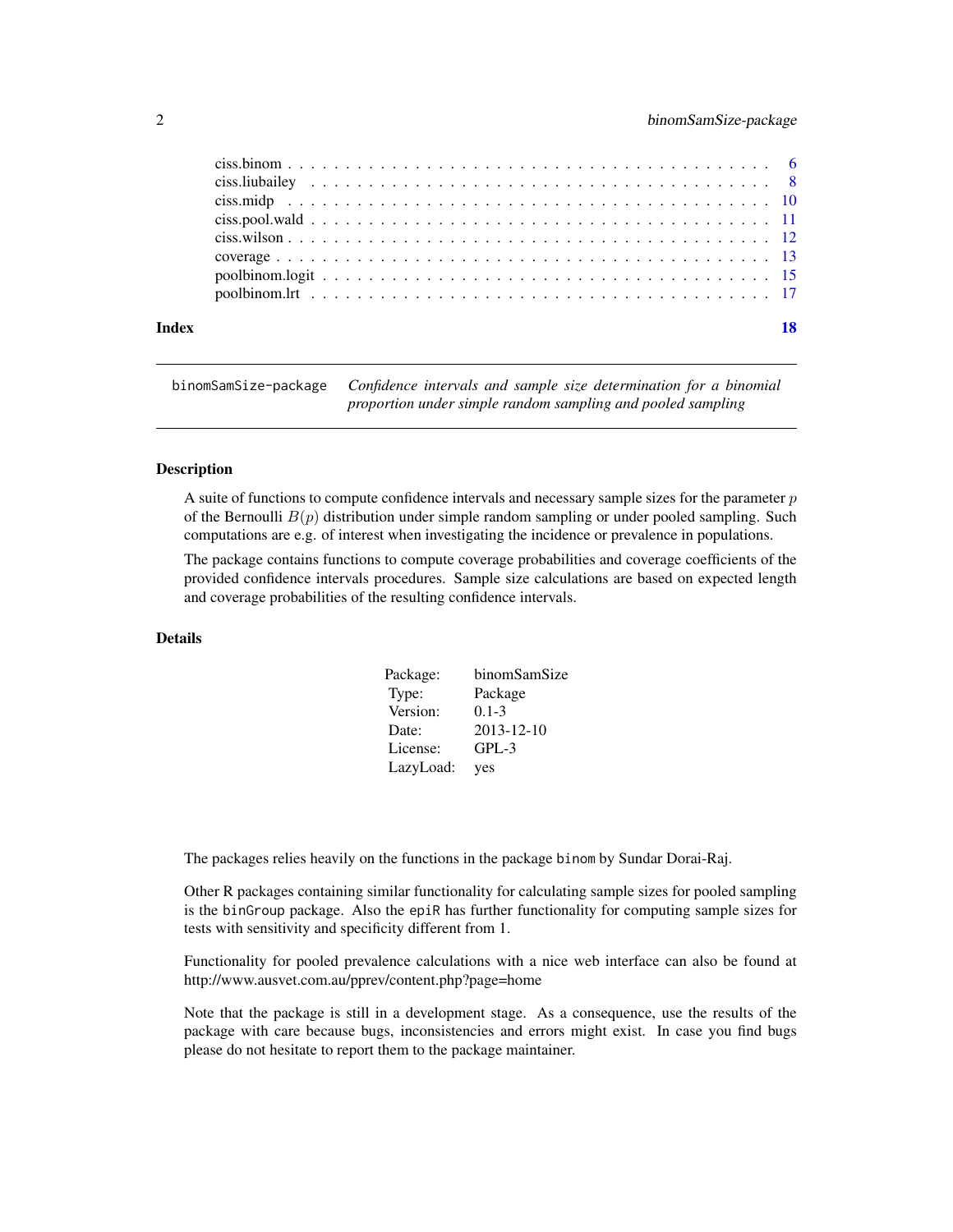# <span id="page-2-0"></span>binom.liubailey 3

#### Author(s)

Michael Höhle with contributions by Wei Liu Maintainer: Michael Höhle <hoehle@math.su.se>

#### References

Piegorsch, W. W. (2004), Sample sizes for improved binomial confidence intervals, Computational Statistics and Data Analysis, 46:309–316.

# See Also

Package [binom.confint{](#page-0-0)binom::binom.confint}

<span id="page-2-1"></span>binom.liubailey *Calculate fixed width confidence interval for binomial proportion*

#### Description

Calculate a fixed width confidence interval for the the binomial proportion based on one observation from the binomial distribution

#### Usage

```
binom.liubailey(x, n, d, lambda=0, conf.level=0.95)
```
# Arguments

| $\mathsf{x}$ | Vector of number of successes in the binomial experiment.                  |
|--------------|----------------------------------------------------------------------------|
| n.           | Vector of number of independent trials in the binomial experiment.         |
| conf.level   | The level of confidence to be used in the confidence interval              |
| d            | half width of the confidence interval                                      |
| lambda       | Shrinkage factor. 1ambda=0 corresponds to simple $\hat{p} \pm d$ interval. |

#### Details

The confidence interval is as suggested in equation (3.1) of Liu & Bailey (2002).

$$
(\hat{p}_l, \hat{p}_u) = (C_n(\hat{p}_n) - d, C_n(\hat{p}_n) + d)
$$

The exact form is as follows: Let z be the appropriate  $(1 - \text{conf. level})/2$  quantile of the standard normal distribution the interval with shrinkage towards 0.5 is given by:

$$
(\hat{p}_l, \hat{p}_u) = \hat{p}_n + \frac{\lambda z^2 (0.5 - \hat{p}_n)}{n + z^2} \pm d
$$

The interval is then expanded to a full length of  $2d$  using the following transformation: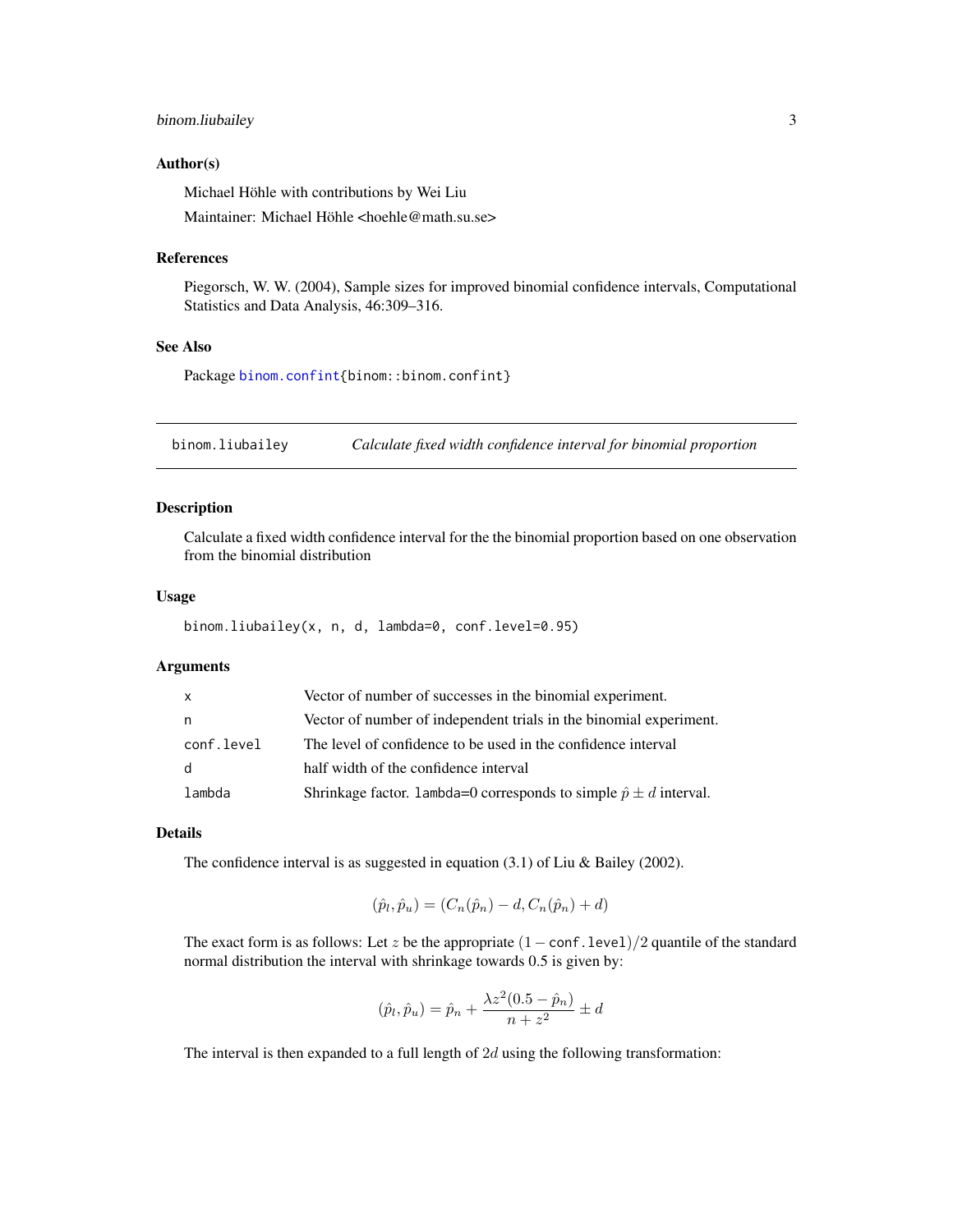```
\hat{p}_l^* = \max(0, \min(1 - 2d, \hat{p}_l))\hat{p}_u^* = \min(1, \max(2d, \hat{p}_u))
```
<span id="page-3-0"></span>As a consequence, the computed interval will always have length 2d.

If fixed length is a desired property of your CI then this is a way to go. However, the Liu and Bailey  $(2002)$  confidence intervals can have a low coverage coefficients when n is very small compared to d. When using the sample size computation procedure in ciss.liubailey one however ensures that n is large enough for the selected  $d$  to guarantee the required coverage coefficient. Thus, one should use binom.liubailey in connection with ciss.liubailey.

# Value

A data.frame containing the observed proportions and the lower and upper bounds of the confidence interval. The style is similar to the binom.confint function of the binom package

#### Author(s)

M. Höhle

# References

Liu, W. and Bailey, B.J.R. (2002), Sample size determination for constructing a constant width confidence interval for a binomial success probability. Statistics and Probability Letters, 56(1):1-5.

#### See Also

[ciss.liubailey](#page-7-1)

# Examples

```
binom.liubailey(x=0:20,n=20, d=0.1, lambda=0)
```

```
#Compute coverage of this interval
cov <- coverage( binom.liubailey, n=20, alpha=0.05, d=0.1, lambda=0,
                 p.grid=seq(0,1,length=1000))
```
plot(cov,type="l")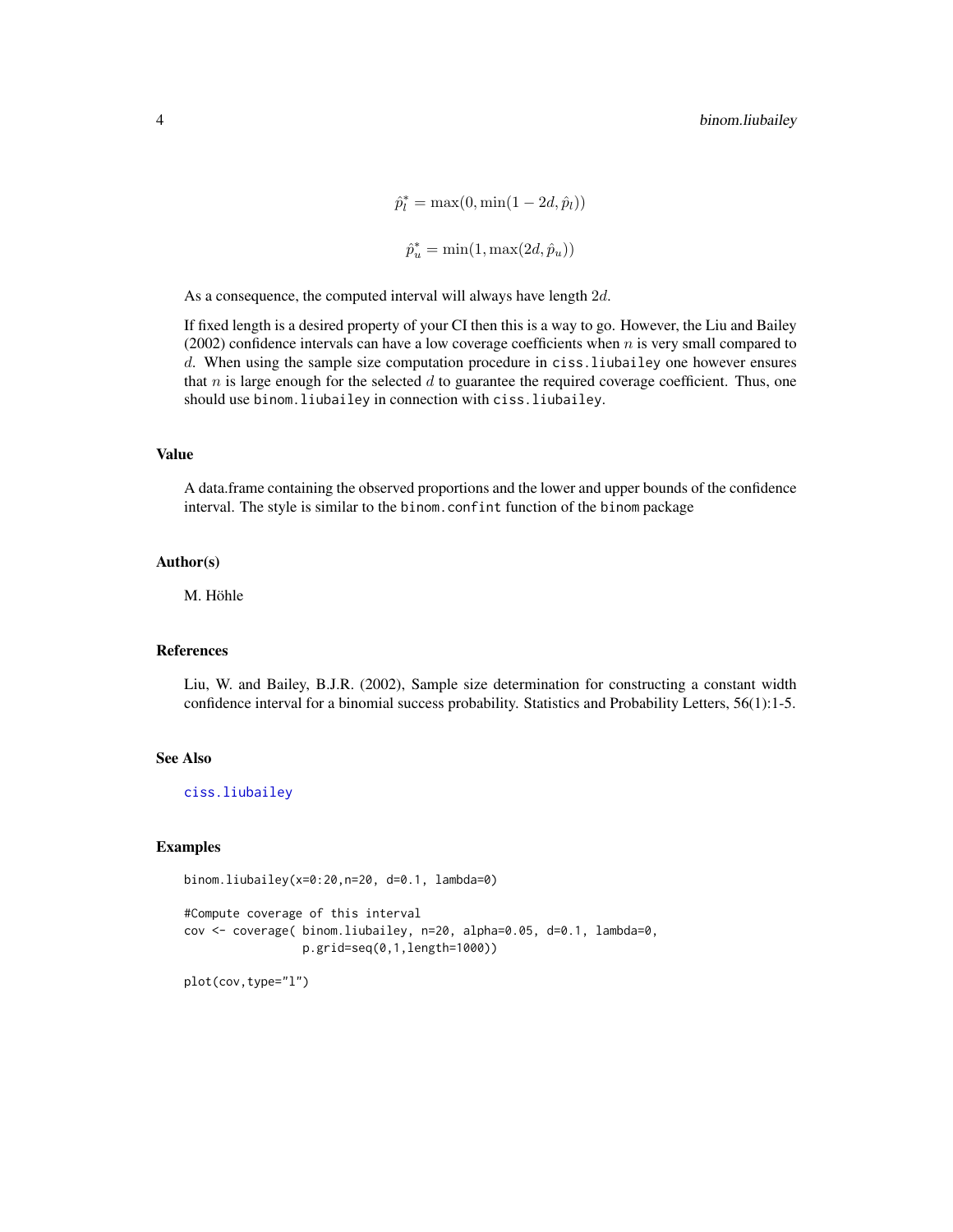<span id="page-4-1"></span><span id="page-4-0"></span>

# Description

Calculate mid-p confidence interval for the the binomial proportion based on one observation from the binomial distribution

#### Usage

binom.midp(x, n, conf.level=0.95)

#### Arguments

| x          | Vector of number of successes in the binomial experiment.          |
|------------|--------------------------------------------------------------------|
| n          | Vector of number of independent trials in the binomial experiment. |
| conf.level | The level of confidence to be used in the confidence interval      |

#### Details

The function uses uniroot to determine the upper and lower bounds of the mid-p confidence interval.

The lower bound  $p_l$  is found as the solution to the equation

$$
\frac{1}{2}f(x; n, p_l) + (1 - F(x; m, p_l)) = \frac{\alpha}{2}
$$

where  $f(x; n, p)$  denotes the probability mass function (pmf) and  $F(x; n, p)$  the (cumulative) distribution function of the binomial distribution with size  $n$  and proportion  $p$  evaluated at  $x$ . In case x=0 then the lower bound is zero.

The upper bound  $p_u$  is found as the solution to the equation

$$
\frac{1}{2}f(x; n, p_u) + F(x - 1; m, p_u) = \frac{\alpha}{2}
$$

In case  $x=n$  then the upper bound is 1.

# Value

A data.frame containing the observed proportions and the lower and upper bounds of the confidence interval. The style is similar to the binom.confint function of the binom package

#### Author(s)

M. Höhle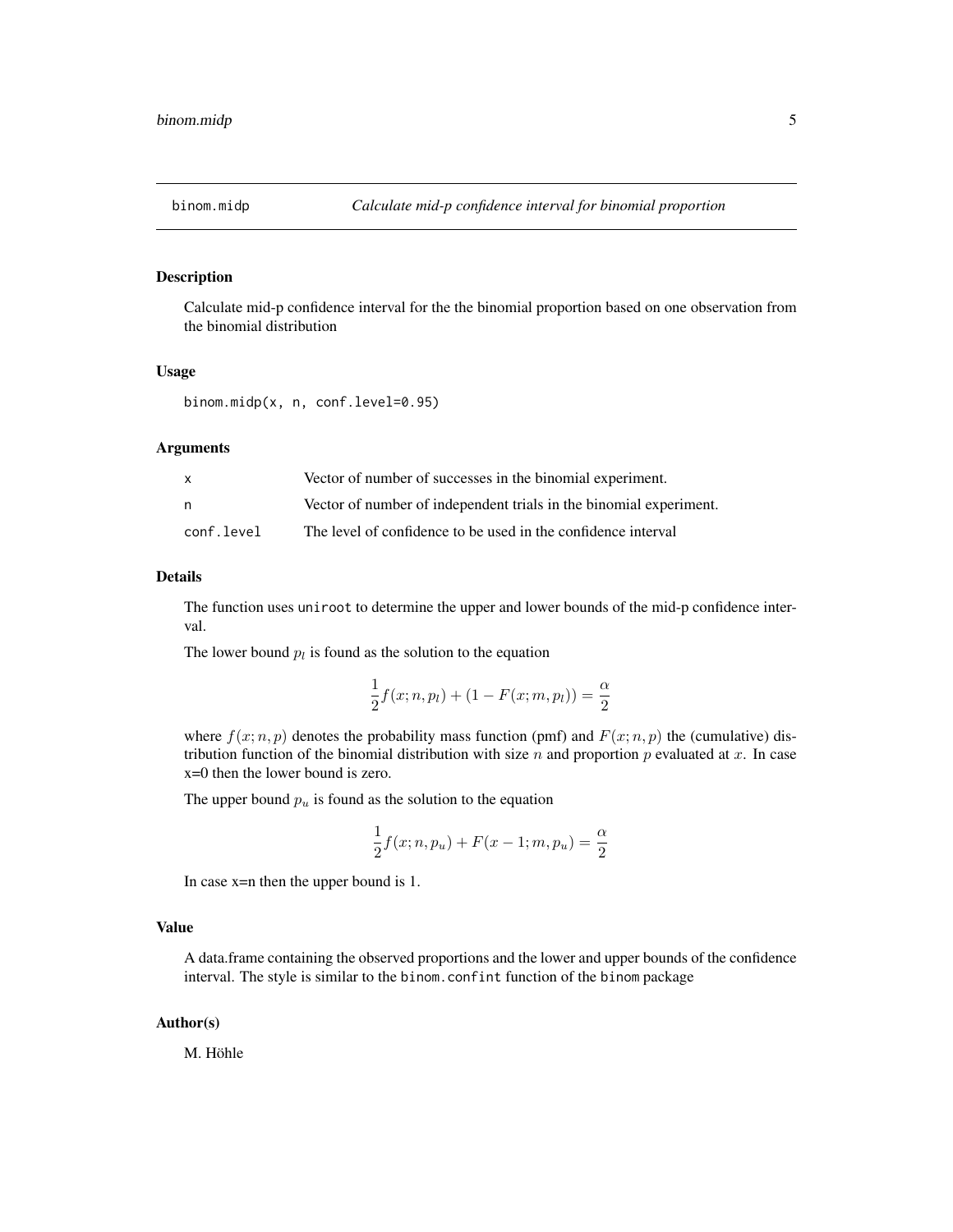# <span id="page-5-0"></span>References

S. E. Vollset (1993), Confidence intervals for a binomial proportion, Statistics in Medicine, 12, 809–824

Fosage, G.T. (2005) Modified exact sample size for a binomial proportion with special emphasis on diagnostic test parameter estimation, Statistics in Medicine 24(18):2857-66.

A. Agresti and A. Gottard (2005), Comment: Randomized Confidence Intervals and the Mid-P Approach, Statistical Science, 20(4):367–371

# Examples

```
binom.midp(x=0:10,n=10)
binom.midp(x=0:5,n=5,conf.level=0.9)
```
<span id="page-5-1"></span>

| ciss.binom | General purpose sample size calculation based on confidence interval |
|------------|----------------------------------------------------------------------|
|            | widths                                                               |

# Description

Calculate necessary sample size for estimating a binomial proportion with the confidence interval computed by an arbitrary binom.confint function

# Usage

```
ciss.binom(p0, d, alpha=0.05, ci.fun=binom.confint,
          np02x = function(n, p0) round(n*p0), verbose=FALSE,
          nStart=1,nMax=1e6,...)
```
# Arguments

| p0      | hypothesized value of the parameter $p$ in the binomial distribution proportion.<br>This is an upper bound if $p\theta$ is below 1/2, and a lower bound if $p\theta$ is above 1/2.                                                                       |
|---------|----------------------------------------------------------------------------------------------------------------------------------------------------------------------------------------------------------------------------------------------------------|
| d       | half width of the confidence interval. Note: The CI is not necessarily sym-<br>metric about the estimate so we just look at its width as determine by $d =$<br>$1/2 * (CIupper - CIlower).$                                                              |
| alpha   | a two-sided $(1 - \alpha) \cdot 100\%$ confidence interval is computed                                                                                                                                                                                   |
| ci.fun  | Any binom confint like confidence interval computing function. The default<br>is the binom. confint function itself. In this case one would have to specify the<br>appropriate method to use using the method argument of the binom.confint<br>function. |
| np02x   | A function specifying how to calculate the value of x which results in an esti-<br>mator of the proportion being as close as possible to the anticipated value $p_0$ .<br>Typically the value is obtained by rounding the result of $x \cdot p_0$ .      |
| verbose | If TRUE, additional output of the computations are shown. The default is FALSE.                                                                                                                                                                          |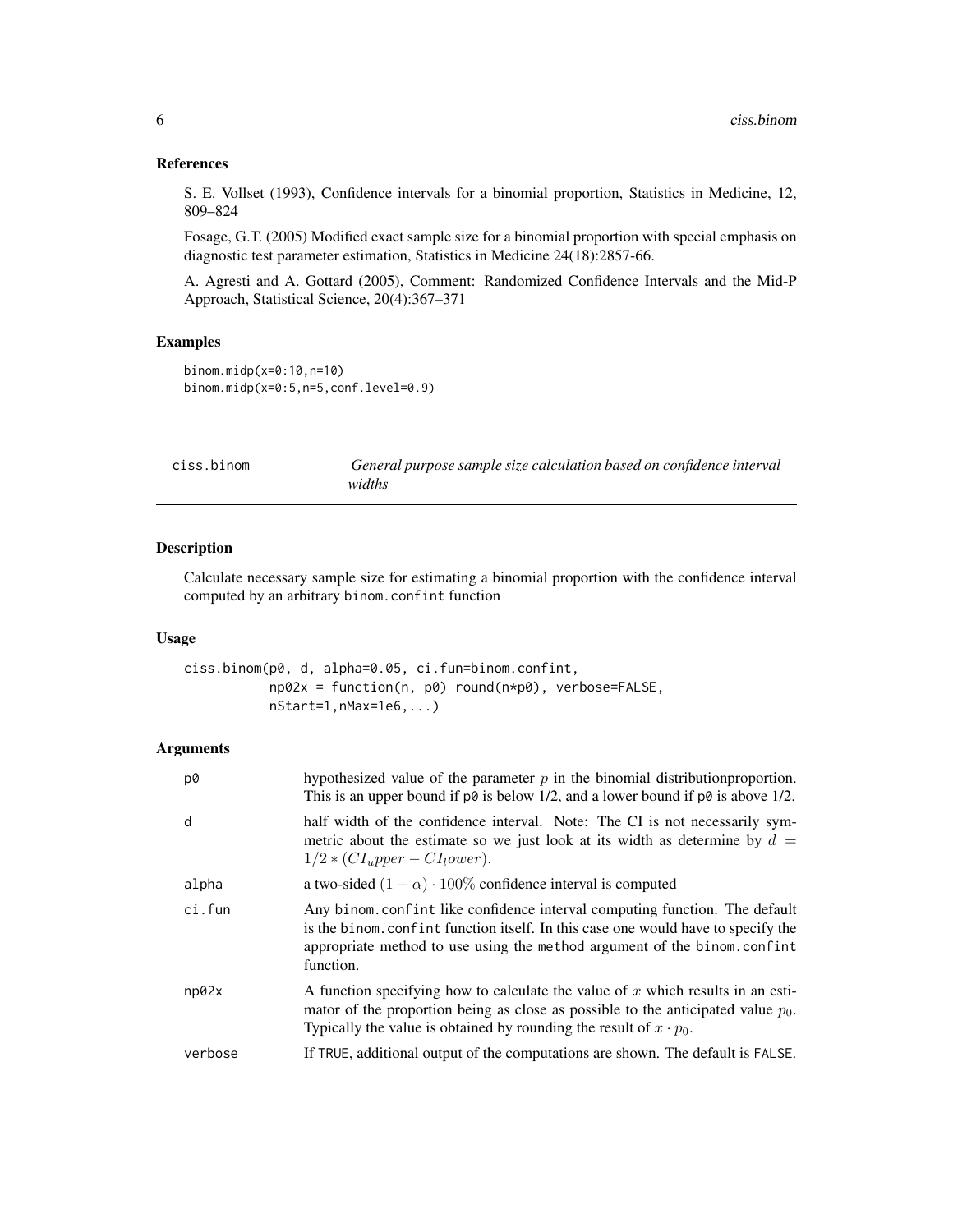#### <span id="page-6-0"></span>ciss.binom 7

| nStart                  | Value where to start the search. The default $n=1$ can sometimes lead to wrong<br>answers, e.g. for the Wald-type interval |
|-------------------------|----------------------------------------------------------------------------------------------------------------------------|
| nMax                    | Max value of the sample size $n$ to try in the iterative search. See details                                               |
| $\cdot$ $\cdot$ $\cdot$ | Additional arguments sent to ci. fun function                                                                              |

# Details

Given a pre set  $\alpha$ -level and an anticipated value of p, say  $p_0$ , the objective is to find the minimum sample size n such that the confidence interval will lead to an interval of length  $2 \cdot d$ .

Using ciss.binom this is done in a general purpose way by performing an iterative search for the sample size. Starting from  $n = nStart$  the appropriate x value, computed as round( $x \neq p\emptyset$ ), is found. For this integer  $x$  and the current  $n$  the corresponding confidence interval is computed using the function ci.fun. This function has to deliver the same type of result as the [binom.confint](#page-0-0) function, i.e. a data frame containing the arguments lower and upper containing the borders of the confidence interval.

The sample size is iteratively increased until the obtained confidence interval has a length smaller than  $2 \cdot d$ . This might take a while if n is large. It is possible to speed up the search if an appropriate nStart is provided.

A brute force search is used within the function. Note that for many of the confidence intervals explicit expressions exists to calculate the necessary sample size.

# Value

the necessary sample size n

#### Author(s)

M. Höhle

# See Also

[binom.confint](#page-0-0) and its related functions

# Examples

```
#Compute the classical Wald-type interval using brute force search
#Note that nStart=2 needs to be called, because the Wald-intervals
#for x=round(1*0.5)=0 is too short.
ciss.binom(p0=1/2, d=0.1, alpha=0.05, method="asymptotic",nStart=2)
#This could of course be done easier
ciss.wald(p0=1/2, d=0.1, alpha=0.05)
```

```
#Same for the Wilson intervals
ciss.binom(p0=1/2, d=0.1, alpha=0.05, method="wilson")
ciss.wilson(p0=1/2, d=0.1, alpha=0.05)
```

```
#Now the mid-p intervals
ciss.binom(p0=1/2, d=0.1, alpha=0.05, ci.fun=binom.midp)
#This search in Fosgate (2005) is a bit different, because interest
```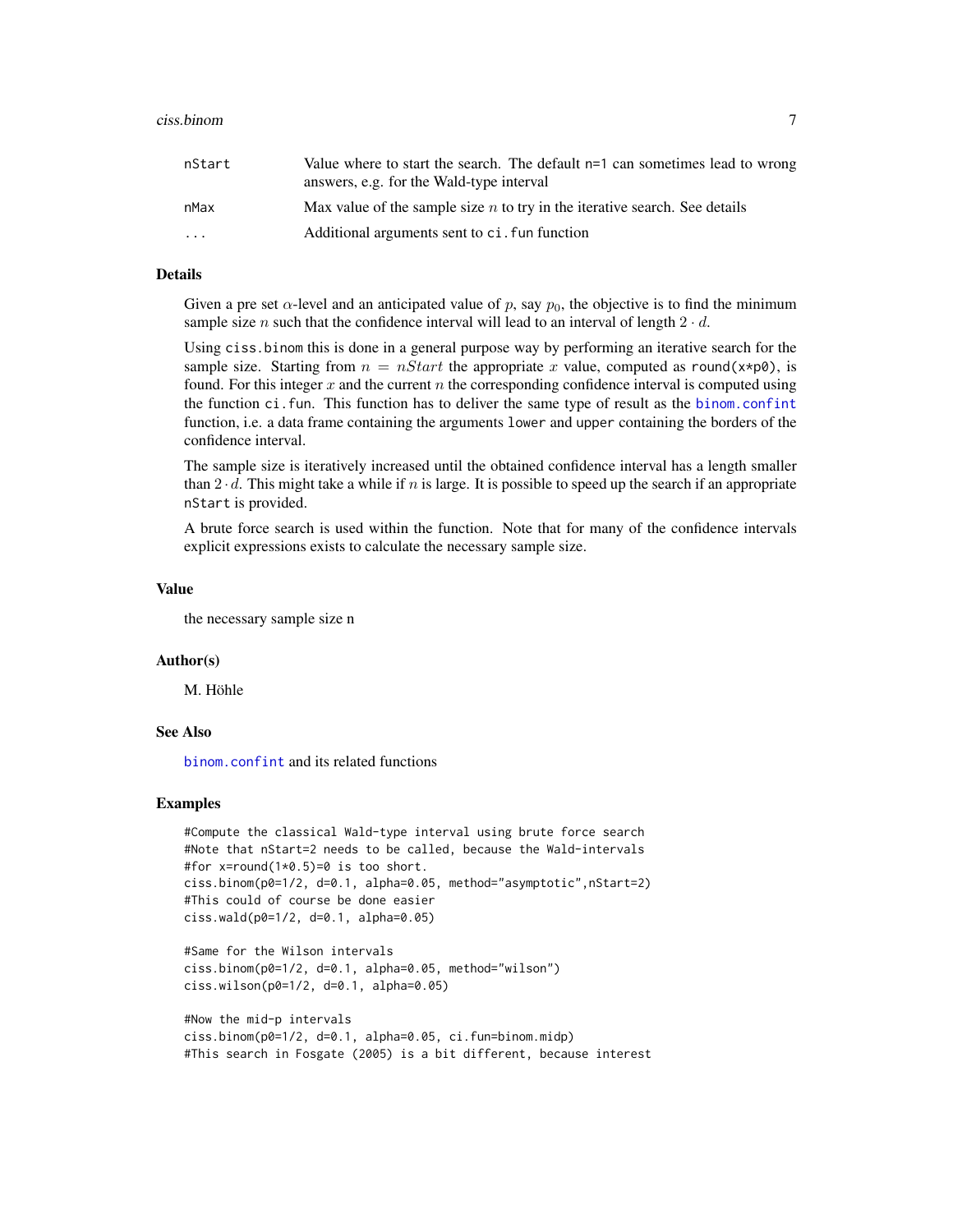<span id="page-7-0"></span>#is not directly in the length, but the length is used to derive #the upper and lower limits and then a search is performed until #the required alpha level is done. The difference is negliable ciss.midp(p0=1/2, d=0.1, alpha=0.05)

```
#Another situation where no closed formula exists
ciss.binom(p0=1/2, d=0.1, alpha=0.05, method="lrt")
```

```
#Pooled samples. Now np02x is a func taking three arguments
#The k argument is provided as additional argument
np02x \leq - function(n,p0,k) round( (1-(1-p0)^{k})\neq n )
ciss.binom( p0=0.1, d=0.05, alpha=0.05, ci.fun=poolbinom.lrt,
            np02x=np02x, k=10,verbose=TRUE)
```
<span id="page-7-1"></span>ciss.liubailey *Sample size calculations using the Liu and Bailey (2002) approach*

#### Description

Calculate sample size for a binomial proportion based on the confidence interval width specification in Liu and Bailey (2002).

#### Usage

```
ciss.liubailey(alpha, d, lambda.grid = 0:30)
```
#### Arguments

| alpha       | a $(1 - \alpha/2) \cdot 100\%$ confidence interval is computed |
|-------------|----------------------------------------------------------------|
| d           | half width of the confidence interval                          |
| lambda.grid | range of lambda values to try                                  |

#### Details

The objective is to find the minimum sample size  $n$  so that the minimum coverage probability (aka. as the coverage coefficient) of the confidence interval for the binomial parameter is larger than  $1-\alpha$ . In the present approach the confidence interval is of form

$$
(C_n(\hat{p}_n) - d, C_n(\hat{p}_n) + d)
$$

as suggested in equation (3.1) of Liu & Bailey (2002):

$$
(\hat{p}_l, \hat{p}_u) = \hat{p}_n + \frac{\lambda z^2 (0.5 - \hat{p}_n)}{n + z^2} \pm d
$$

where  $\hat{p}_n = x/n$ . The interval is then expanded to a full length of 2d using the following transformation:

$$
\hat{p}_l^* = \max(0, \min(1 - 2d, \hat{p}_l))
$$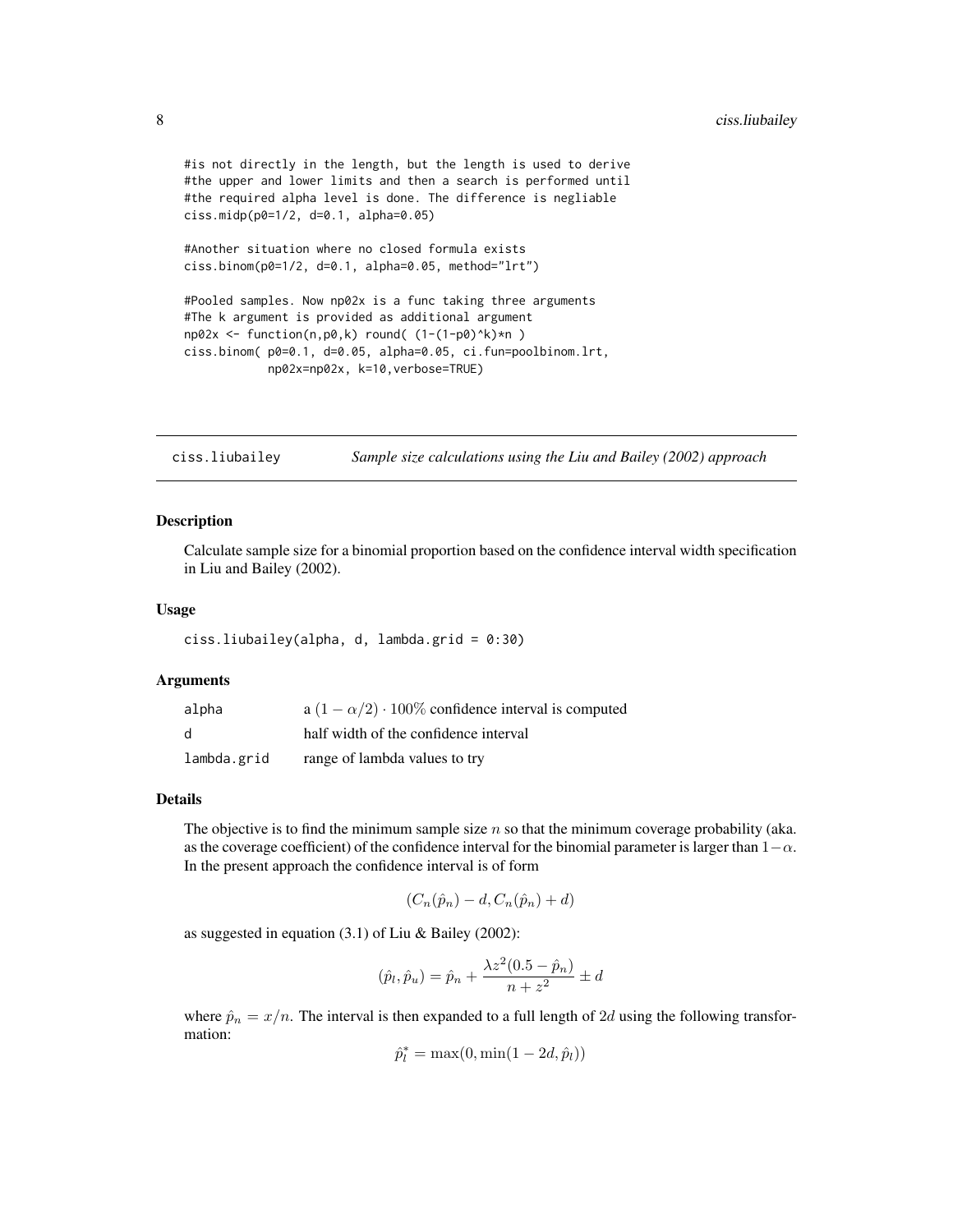$$
\hat{p}^*_u = \min(1, \max(2d, \hat{p}_u))
$$

<span id="page-8-0"></span>As a consequence, the computed interval will always have length  $2d$ .

Given d, fixed lambda and a sample size n, the proportion  $p$  in [0,1] where the coverage probability is minimum is computed. The sample size is then gradually increased until this minimum coverage probability becomes larger than  $1 - \alpha$ . We then change the value of  $\lambda$ , and search the minimum sample size that guarantee the  $1 - \alpha$  confidence level for this lambda value. The smallest minimum sample size over a set of lambda values in lambda.grid is then used as the required sample size; this sample size and the corresponding lambda value are used to calculate the confidence interval given above.

For a general overview of coverage probabilities of confidence intervals for a binomial proportion see Agresti and Coull (1998). Once actual binomial data are obtained the function [binom.liubailey](#page-2-1) can be used to compute the actual confidence interval.

The R function code calls the original Fortran code developed for the Liu and Bailey (2002) article. NAG calls were replaced by R API calls and an R wrapper calling the code as a subroutine was created.

# Value

a vector containing the following three elements

| nstar  | sample size at most favorable lambda value in lambda.grid |
|--------|-----------------------------------------------------------|
| cp     | coverage probability                                      |
| lambda | value in lambda.grid giving the lowest nstar value        |

#### Author(s)

M. Höhle and W. Liu

# References

Agresti, A. and Coull, B.A. (1998), Approximate is Better than "Exact" for Interval Estimation of Binomial Proportions, The American Statistician, 52(2):119-126.

Liu, W. and Bailey, B.J.R. (2002), Sample size determination for constructing a constant width confidence interval for a binomial success probability. Statistics and Probability Letters, 56(1):1-5.

#### See Also

[binom.liubailey](#page-2-1)

#### Examples

```
ciss.liubailey(alpha=0.1,d=0.05)
ciss.liubailey(alpha=0.1,d=0.05,lambda.grid=5)
```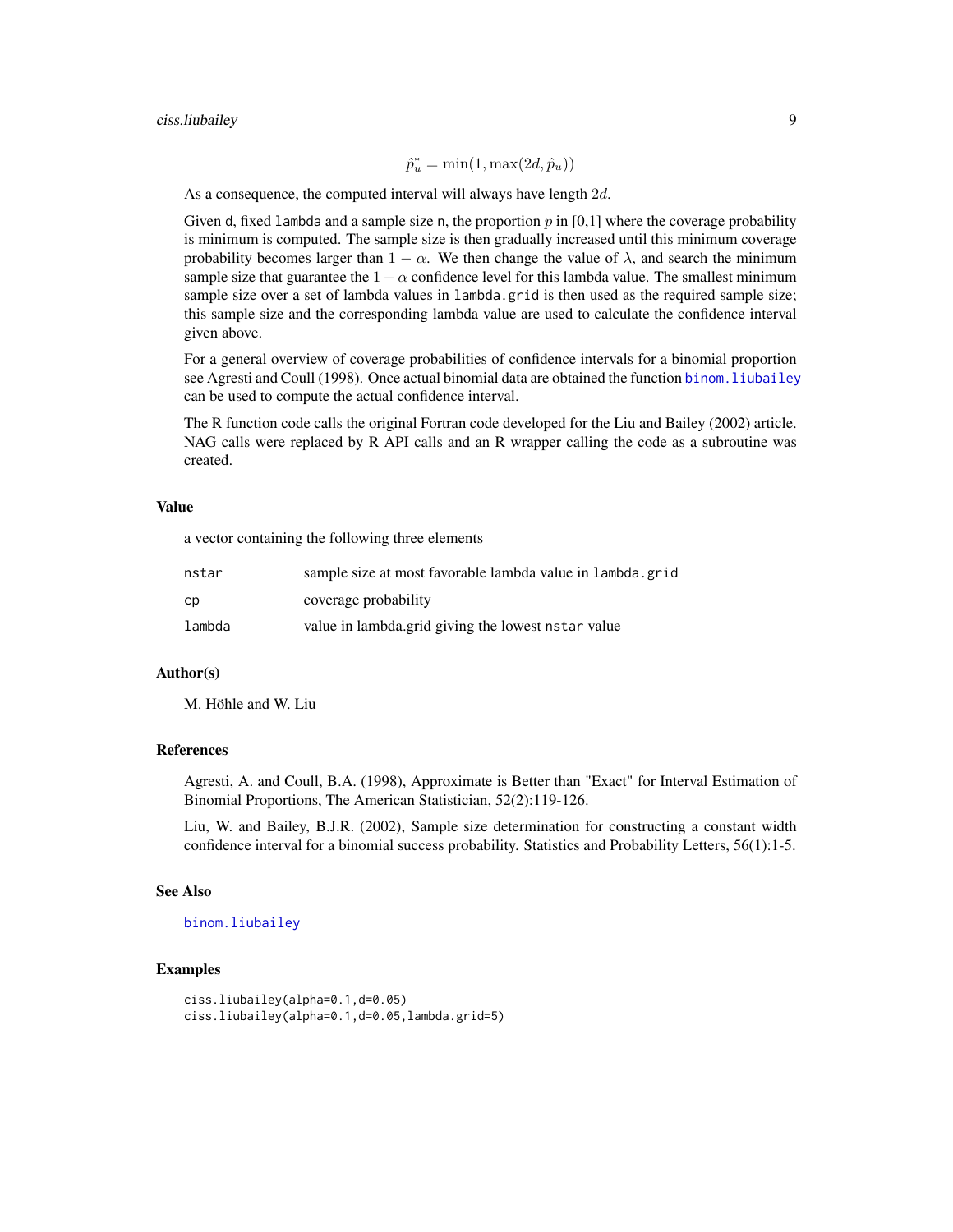<span id="page-9-1"></span><span id="page-9-0"></span>

#### Description

Calculate sample size for a binomial proportion based on a mid-p confidence interval width specification.

#### Usage

ciss.midp(p0, d, alpha, nMax=1e6)

#### Arguments

| p0    | hypothesized upper bound (if below 0.5, if above 0.5 then lower bound) on the<br>parameter p in the binomial distribution |
|-------|---------------------------------------------------------------------------------------------------------------------------|
| alpha | an $(1 - \alpha/2) \cdot 100\%$ confidence interval is computed                                                           |
| - d   | half width of the confidence interval                                                                                     |
| nMax  | Largest n to check. Interrupt iterations when this value is reached                                                       |

#### Details

Fosgate (2005) discusses the need for improved sample size calculations in cases where the binomial proportion is close to 0 and 1. To improve on this, calculation on confidence intervals based on the mid-p method are suggested where computation of the upper and lower limit are combined into one formula. Given lower and upper bounds  $p_l$  and  $p_u$  of the (1-alpha)\*100% confidence interval, one finds the sample size  $n$  as the solution to

$$
\frac{1}{2}f(x; n, p_l) + \frac{1}{2}f(x; n, p_u) + (1 - F(x; n, p_l)) + F(x - 1; m, p_u) = \alpha
$$

where  $f(x; n, p)$  denotes the probability mass function (pmf) and  $F(x; n, p)$  the (cumulative) distribution function of the binomial distribution with size n and proportion p evaluated at x. The function then returns  $\lceil n \rceil$ . Note that in this approach  $(p_l, p_u) = p_0 \pm d$ , which has to be a subset of  $(0, 1)$ . Another option would be to choose the lower and upper independent specifically.

In the above, x is found as the integer value, such that  $x/n$  is as close as possible to the hypothesized value p0 as possible.

An alternative approach to determine sample sizes based on the mid-p approach is to manually find the sample size n such that the interval obtained by binom.midp has a length less than  $2 \cdot d$ .

# Value

the necessary sample size  $n$ 

#### Author(s)

M. Höhle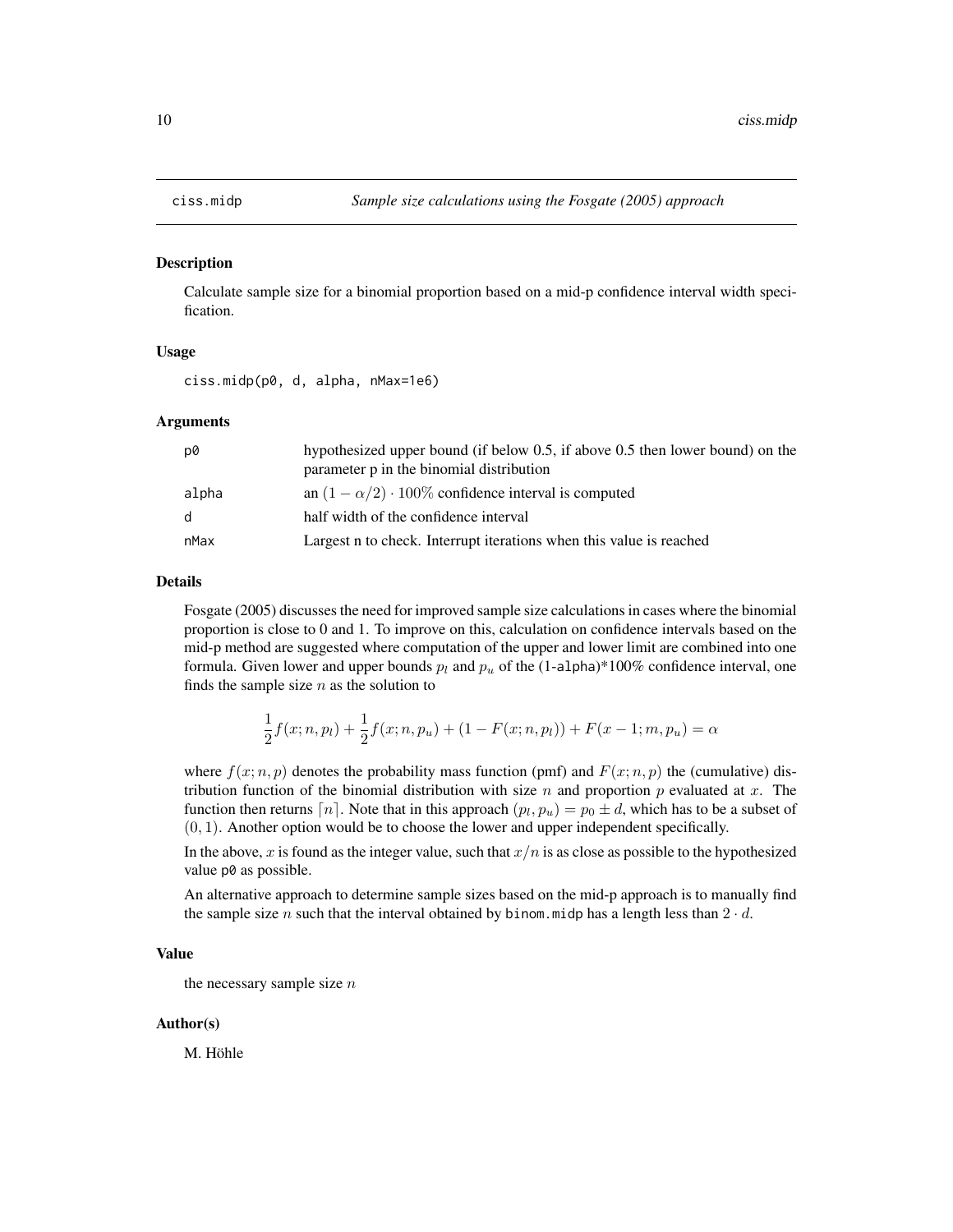# <span id="page-10-0"></span>ciss.pool.wald 11

# References

Fosage, G.T. (2005) Modified exact sample size for a binomial proportion with special emphasis on diagnostic test parameter estimation, Statistics in Medicine 24(18):2857-66.

# See Also

[binom.midp](#page-4-1), [ciss.binom](#page-5-1)

# Examples

```
#Fosgate approach
ciss.midp(p0=0.2,alpha=0.05,d=0.05)
#Iterative increase of n using the general purpose function
ciss.binom( p0=0.2, alpha=0.05, ci.fun=binom.midp, d=0.05)
```
ciss.pool.wald *Sample size calculations for fixed pool size and perfect test*

#### Description

Calculate sample size for a binomial proportion based on Wald type confidence interval for pooled samples using a perfect test

#### Usage

```
ciss.pool.wald(pi0, alpha, d, k)
```
# Arguments

| pi0   | hypothesized upper bound (if below 0.5, if above 0.5 then lower bound) on the<br>parameter $\pi_0$ |
|-------|----------------------------------------------------------------------------------------------------|
| alpha | an $(1 - \alpha/2) \cdot 100\%$ confidence interval is computed                                    |
| - d   | half width of the confidence interval                                                              |
| k.    | The pool size                                                                                      |

#### Details

Sample size calculation based on width of Wald confidence intervals for pooled sample. The equation is

$$
n = \left[ \left( \frac{z_{1-\alpha/2}(1-\pi_0)}{dk} \right)^2 \cdot \left( (1-\pi_0)^{-k} - 1 \right) \right]
$$

# Value

the necessary sample size  $n$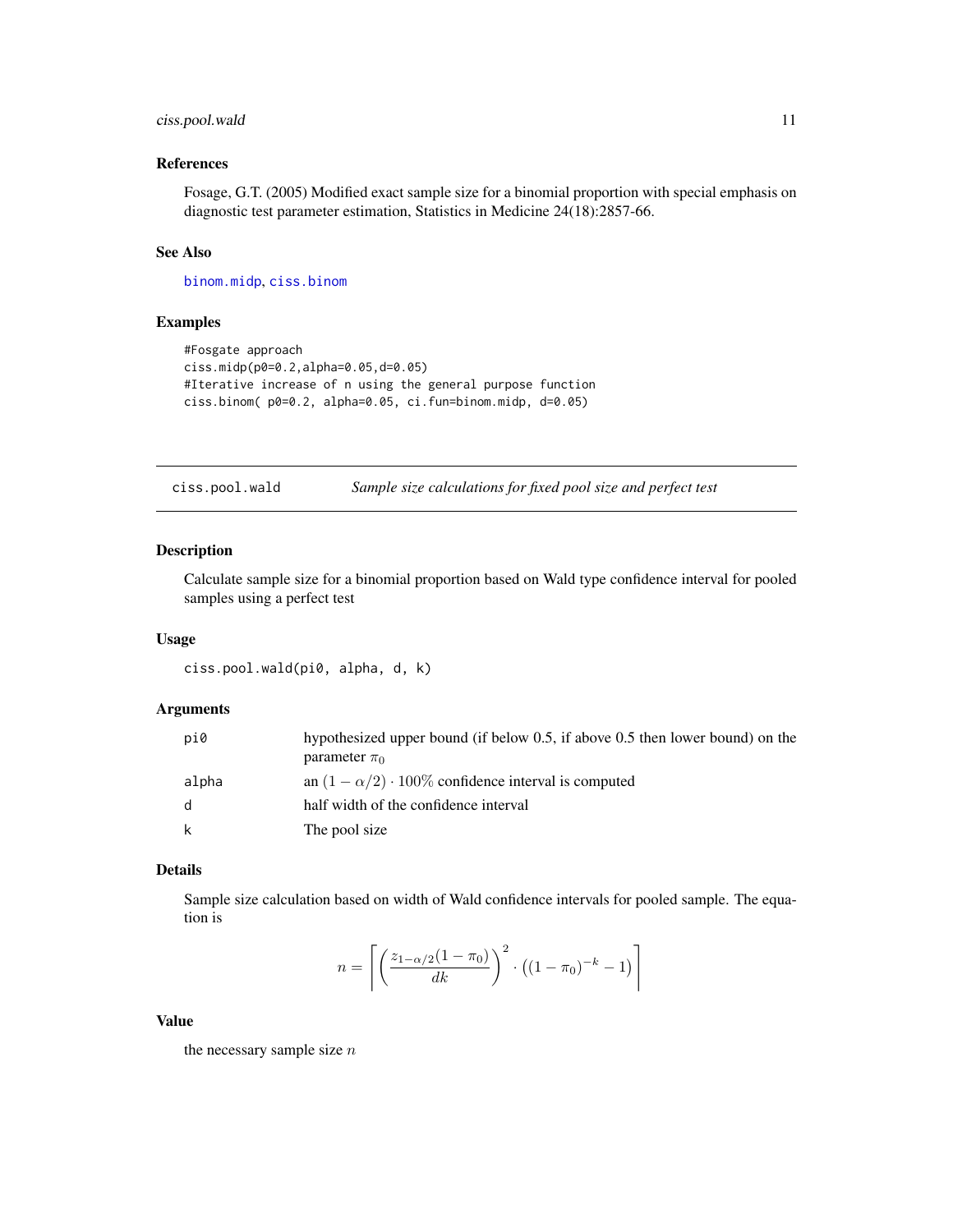#### <span id="page-11-0"></span>Author(s)

M. Höhle

#### References

D. D. Worlund and G. Taylor (1983), Estimation of Disease Incidence in Fish Populations, Can. J. Fish. Aquat. Sci., 40:2194-2197.

#### See Also

[poolbinom.wald](#page-14-1)

# Examples

```
k \le -1:50n <- sapply(k, function(k) ciss.pool.wald(pi0=0.1, alpha=0.05,k=k, d=0.05))
#sizes <- cbind(k=k, n=n, N=n*k)
plot(k, n, type="s",xlab="Pool size",ylab="Number of pools")
plot(k*n,n,type="s",xlab="Total size",ylab="Number of pools")
```

```
ciss.pool.wald(pi0=0.1, d=0.01, alpha=0.05, k=10)
#Compare with ciss.binom function
np02x <- function(n,p0,k) round( (1-(1-p0)^k)*n )
(n <- ciss.binom( p0=0.1, d=0.01, alpha=0.05, ci.fun=poolbinom.wald,
            np02x=np02x, k=10))
```

| ciss.wilson | Sample sizes for improved binomial confidence intervals |
|-------------|---------------------------------------------------------|
|             |                                                         |

# Description

Calculate sample size for a binomial parameter enhancing the traditional Wald-type interval

# Usage

```
ciss.wald(p0, d, alpha)
ciss.wilson(p0, d, alpha)
ciss.agresticoull(p0, d, alpha)
```
### Arguments

| p0    | hypothesized upper bound (if below 0.5, if above 0.5 then lower bound) on the<br>parameter p in the binomial distribution |
|-------|---------------------------------------------------------------------------------------------------------------------------|
| alpha | an $(1 - \alpha/2) \cdot 100\%$ confidence interval is computed                                                           |
| d.    | half width of the confidence interval                                                                                     |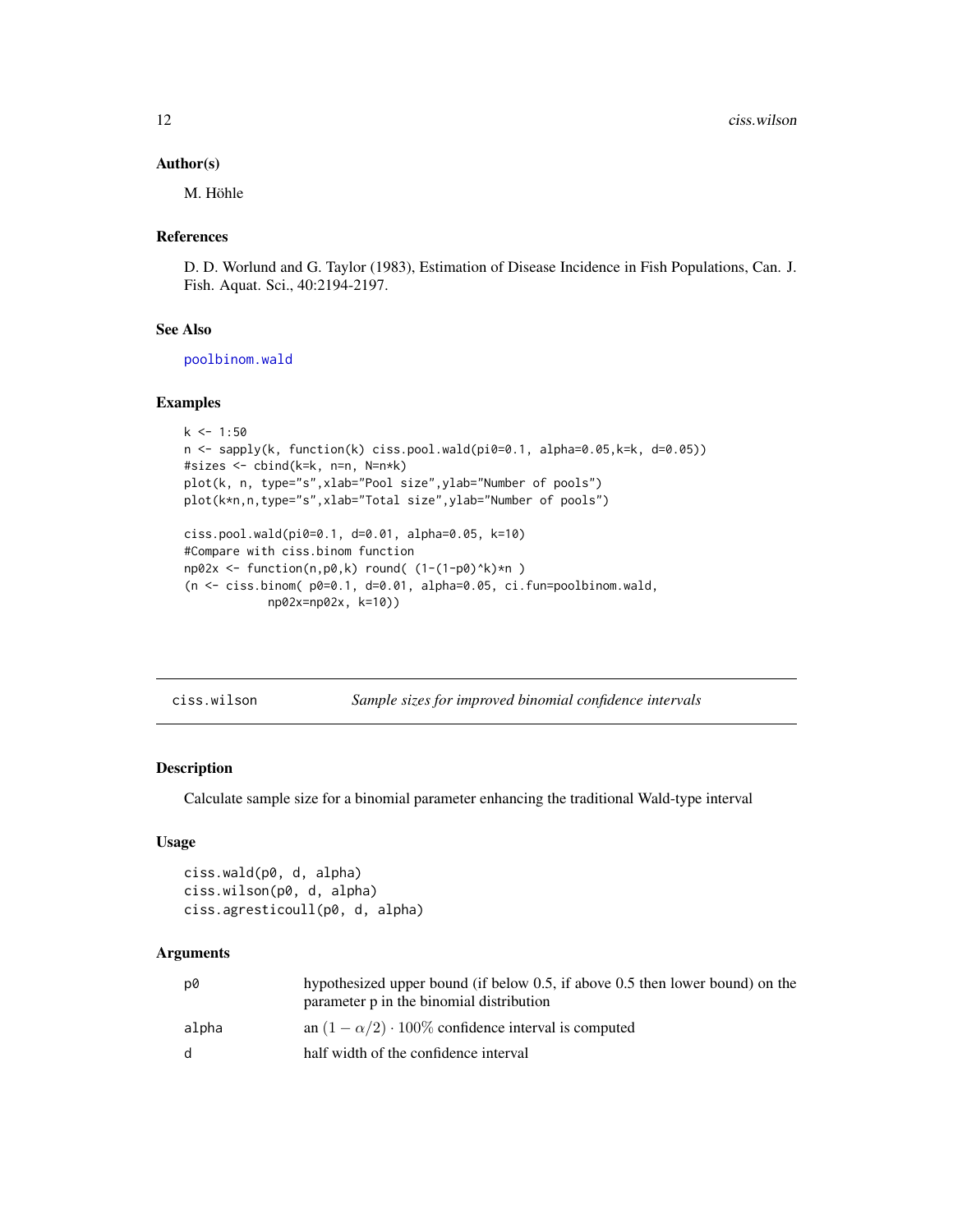#### <span id="page-12-0"></span>coverage the contract of the contract of the contract of the contract of the contract of the contract of the contract of the contract of the contract of the contract of the contract of the contract of the contract of the c

# Details

Given a pre set  $\alpha$ -level and an anticipated value of p, say  $p_0$ , the objective is to find the minimum sample size *n* such that the confidence interval will lead to an interval of length  $2 \cdot d$ .

The work in Piegorsch (2004) gives a number of formulas enhancing the traditional Wald-type interval.

# Value

the necessary sample size n

#### Author(s)

M. Höhle

# References

Piegorsch, W. W. (2004), Sample sizes for improved binomial confidence intervals, Computational Statistics and Data Analysis, 46:309–316.

# See Also

[ciss.midp](#page-9-1)

# Examples

```
#Simple calculation at one proportion (worst case)
ciss.wald(p0=0.5,alpha=0.1,d=0.05)
#Evaluate for a grid of hypothesized proportion
p.grid <- seq(0,0.5,length=100)
cissfuns <- list(ciss.wald, ciss.wilson, ciss.agresticoull)
ns <- sapply(p.grid, function(p) {
  unlist(lapply(cissfuns, function(f) f(p, d=0.1, alpha=0.05)))
})
```

```
matplot(p.grid, t(ns),type="l",xlab=expression(p[0]),ylab="n",lwd=2)
legend(x="topleft", c("Wald", "Wilson","Agresti-Coull"), col=1:3, lty=1:3,lwd=2)
```
coverage *Calculate coverage probability for a binomial proportion confidence interval scheme*

#### Description

For a given true value of the proportion compute the coverage probability of the confidence interval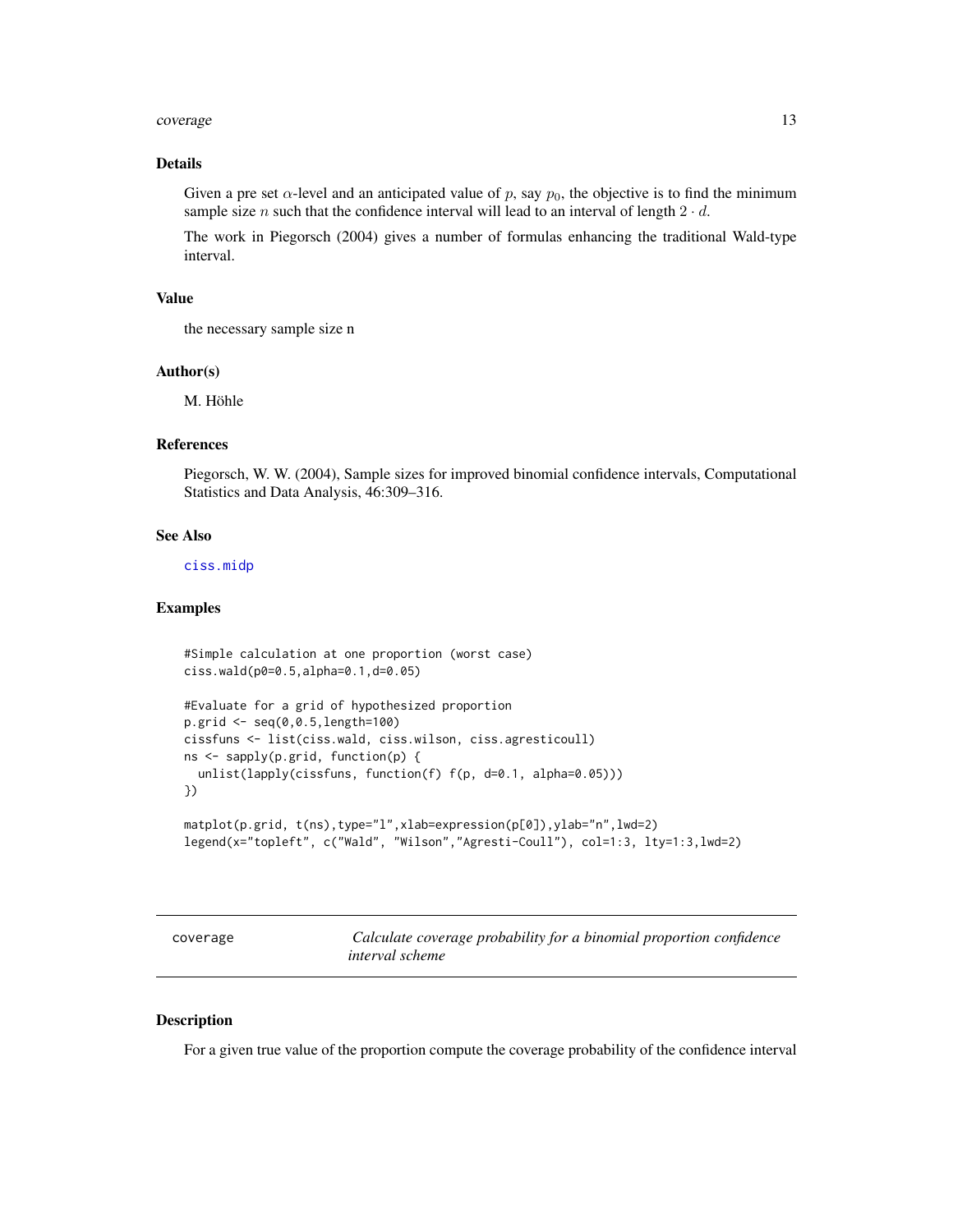<span id="page-13-0"></span>14 coverage coverage control of the state of the state of the state coverage coverage

# Usage

```
coverage(ci.fun, n, alpha=0.05, p.grid=NULL,interval=c(0,1),
        pmfX=function(k,n,p) dbinom(k,size=n,prob=p), ...)
## S3 method for class 'coverage'
plot(x, y=NULL, ...)
```
#### Arguments

| ci.fun   | binom confint like function which computes confidence intervals for a bino-<br>mial proportion.                                                                                                                                          |
|----------|------------------------------------------------------------------------------------------------------------------------------------------------------------------------------------------------------------------------------------------|
| n        | Sample size of the binomial distribution.                                                                                                                                                                                                |
| alpha    | Level of significance, $1 - \alpha$ is the confidence level.                                                                                                                                                                             |
| p.grid   | Vector of proportions where to evaluate the confidence interval function. If NULL<br>all those values where the minimum coverage probability can occur is taken. If<br>not NULL then the union between p.grid and these values is taken. |
| interval | Vector of length two specifying lower and upper border of an interval of interest<br>for the proportion. The intersection of the above grid and this interval is taken.                                                                  |
| pmfX     | A function based on the arguments k, n and p, giving the probability mass func-<br>tion (pmf) $f(x; n, p) = P(X = k; n, p)$ of X. Typically, this will be the pmf of<br>the binomial distribution.                                       |
| X        | An object of class coverage                                                                                                                                                                                                              |
| у        | Not used                                                                                                                                                                                                                                 |
| $\cdots$ | Further arguments to be sent to ci. fun or the plot function                                                                                                                                                                             |

# Details

Compute coverage probabilities for each proportion in p.grid. See actual function code for the exact details, which p.grid is actually chosen.

# Value

An object of class coverage containing coverage probabilities, coverage coefficient and more.

# Author(s)

M. Höhle

# References

Agresti, A. and Coull, B.A. (1998), Approximate is Better than "Exact" for Interval Estimation of Binomial Proportions, The American Statistician, 52(2):119-126.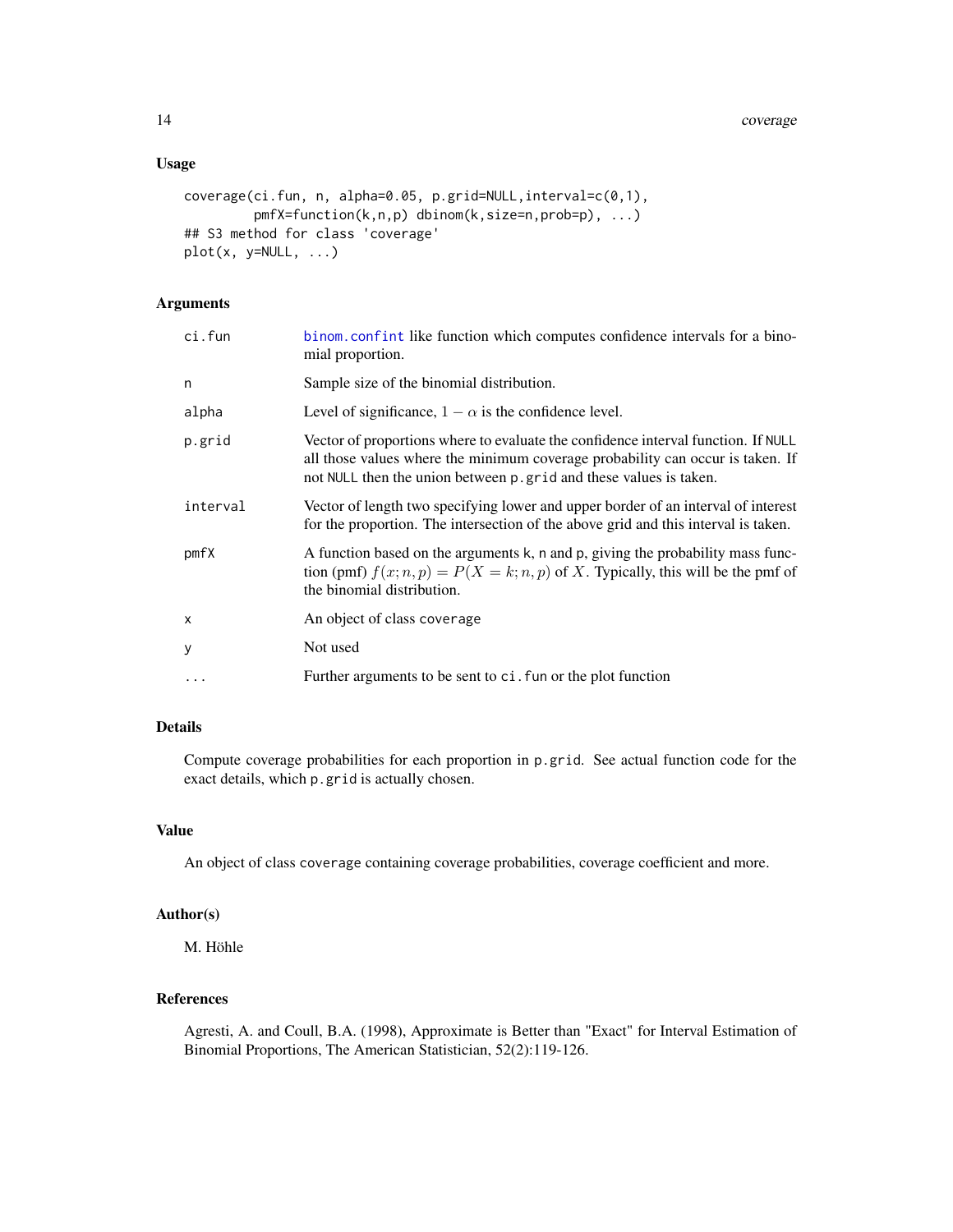# <span id="page-14-0"></span>poolbinom.logit 15

#### Examples

```
#Show coverage of Liu & Bailey interval
cov <- coverage( binom.liubailey, n=100, alpha=0.05,
           p.grid=seq(0,1,length=1000), interval=c(0,1), lambda=0, d=0.1)
plot(cov, type="l")
#Now for some more advanced stuff. Investigate coverage of pooled
#sample size estimators
kk < -10nn <- 20
ci.funs <- list(poolbinom.wald, poolbinom.logit, poolbinom.lrt)
covs <- lapply( ci.funs, function(f) {
coverage( f, n=nn, k=kk, alpha=0.05, p.grid=seq(0,1,length=100),
pmfX=function(k,n,p) dbinom(k,size=n, p=1-(1-p)^kk))
})
par(mfrow=c(3,1))
plot(covs[[1]],type="l",main="Wald",ylim=c(0.8,1))
lines(c(0,1),rep(0.95,2),lty=2,col=2)
plot(covs[[2]],type="l",main="Logit")#,ylim=c(0.8,1))
lines(c(0,1),rep(0.95,2),lty=2,col=2)
plot(covs[[3]],type="l",main="LRT",ylim=c(0.8,1))
lines(c(0,1),rep(0.95,2),lty=2,col=2)
poolbinom.wald(x=1,n=nn,k=kk)
poolbinom.logit(x=1,n=nn,k=kk)
poolbinom.lrt(x=1,n=nn,k=kk)
```
<span id="page-14-2"></span>poolbinom.logit *Calculate logit based confidence interval for binomial proportion for pooled samples*

#### <span id="page-14-1"></span>Description

Calculate logit based confidence interval for the the Bernoulli proportion of  $k \cdot n$  individuals, which are pooled into  $n$  pools each of size  $k$ . Observed is the number of positive pools  $x$ .

# Usage

```
poolbinom.wald(x, k, n, conf.level=0.95)
poolbinom.logit(x, k, n, conf.level=0.95)
```
### Arguments

|            | Number of positive pools (can be a vector).                   |
|------------|---------------------------------------------------------------|
| k          | Pool size (can be a vector).                                  |
| n          | Number of pools (can be a vector).                            |
| conf.level | The level of confidence to be used in the confidence interval |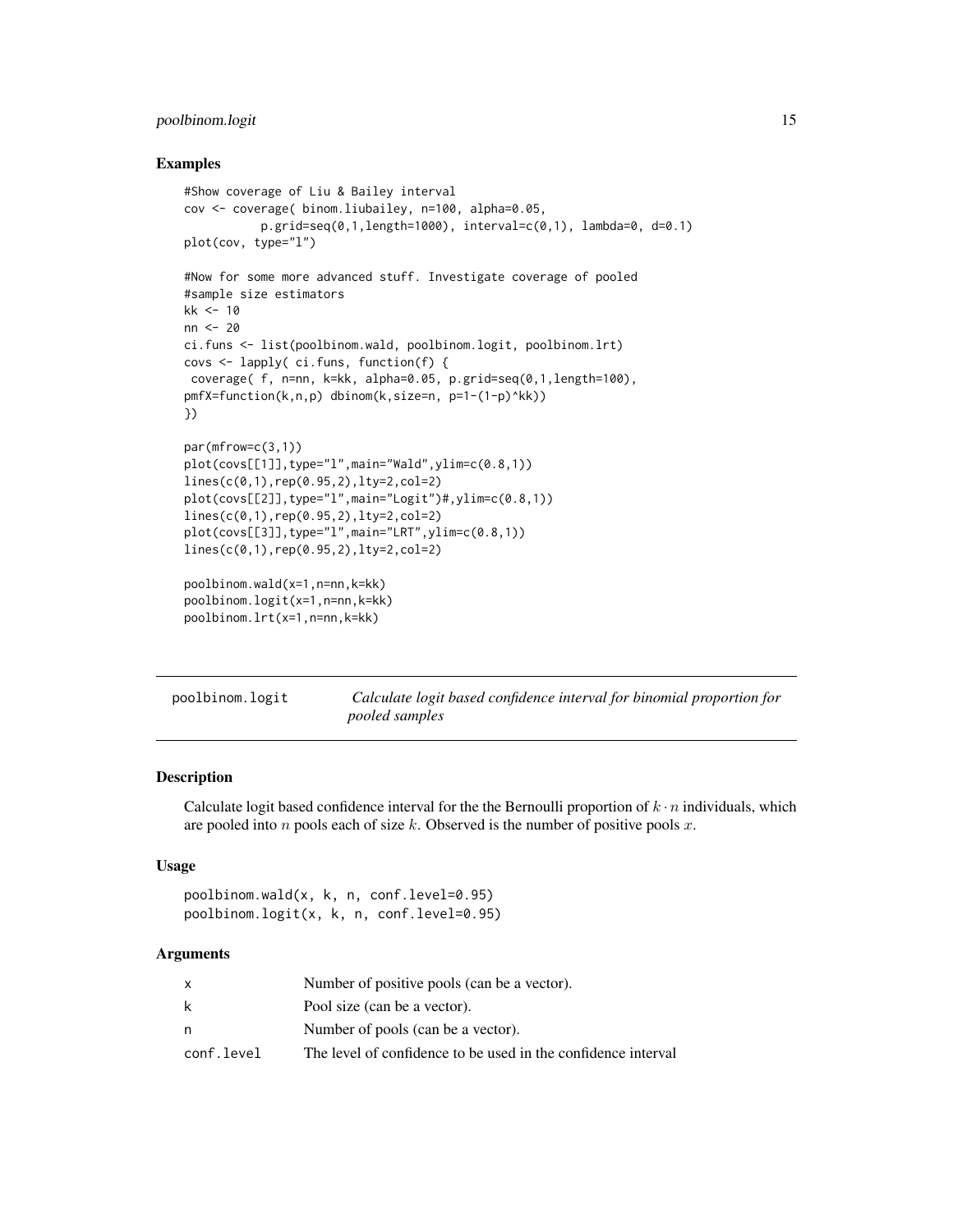#### <span id="page-15-0"></span>Details

.

Assume the individual probability of experiencing the event for each of  $k \cdot n$  individuals is  $\pi$ , i.e. the response is Bernoulli distributed  $X_i \sim B(\pi)$ . For example  $\pi$  could be the prevalence of a disease in veterinary epidemiology.

Now, instead of considering each individual the  $k \cdot n$  samples are pooled into n pools each of size  $k$ . A pool is positive if there is at least one positive in the pool. Let X be the number of positive pools. Then

$$
X \sim Bin(n, 1 - (1 - \pi)^k)
$$

The present function computes an estimator and confidence interval for  $\pi$  by computing the MLE and standard error for  $\hat{\pi}$ . A Wald confidence interval is formed using  $\hat{\pi} \pm z_{1-\alpha/2} \cdot se(\hat{\pi})$ . In case of poolbinom. logit a logit transformation is used, i.e. the standard error for  $logit(\hat{\pi})$  is computed and the Wald-CI is derived on the logit-scale which is then backtransformed using the inverse logit function. In case  $x = 0$  or  $x = n$  the logit of  $\hat{\pi}$  is not defined and hence the confidence interval is not defined in these two situation. To fix the problem we use the intervals  $(0, \hat{\pi}_u(x = 0))$  and  $(\hat{\pi}_l(x = n), 1)$ , respectively, where  $\pi_u$  and  $\pi_o$  are the respective borders of a corresponding LRT interval.

The poolbinom.wald approach corresponds to method 2 in the Cowling et al. (1999). The logit transformation improves on this procedure, because the method ensures that the interval is in the range (0,1).

#### Value

A data.frame containing the observed proportions and the lower and upper bounds of the confidence interval. The style is similar to the binom.confint function of the binom package

#### Author(s)

M. Höhle

#### References

D. W. Cowling, I. A. Gardner, W. O. Johnson (1999), Comparison of methods for estimation of individual level prevalence based on pooled samples, Preventive Veterinary Medicine, 39:211–225

# See Also

#### [poolbinom.lrt](#page-16-1)

#### Examples

```
poolbinom.wald(x=0, k=10, n=34, conf.level=0.95)
poolbinom.logit(x=0:1, k=10, n=34, conf.level=0.95)
poolbinom.logit(x=1, k=seq(10,100,by=10), n=34, conf.level=0.95)
poolbinom.logit(x=0:34,k=1,n=34)
```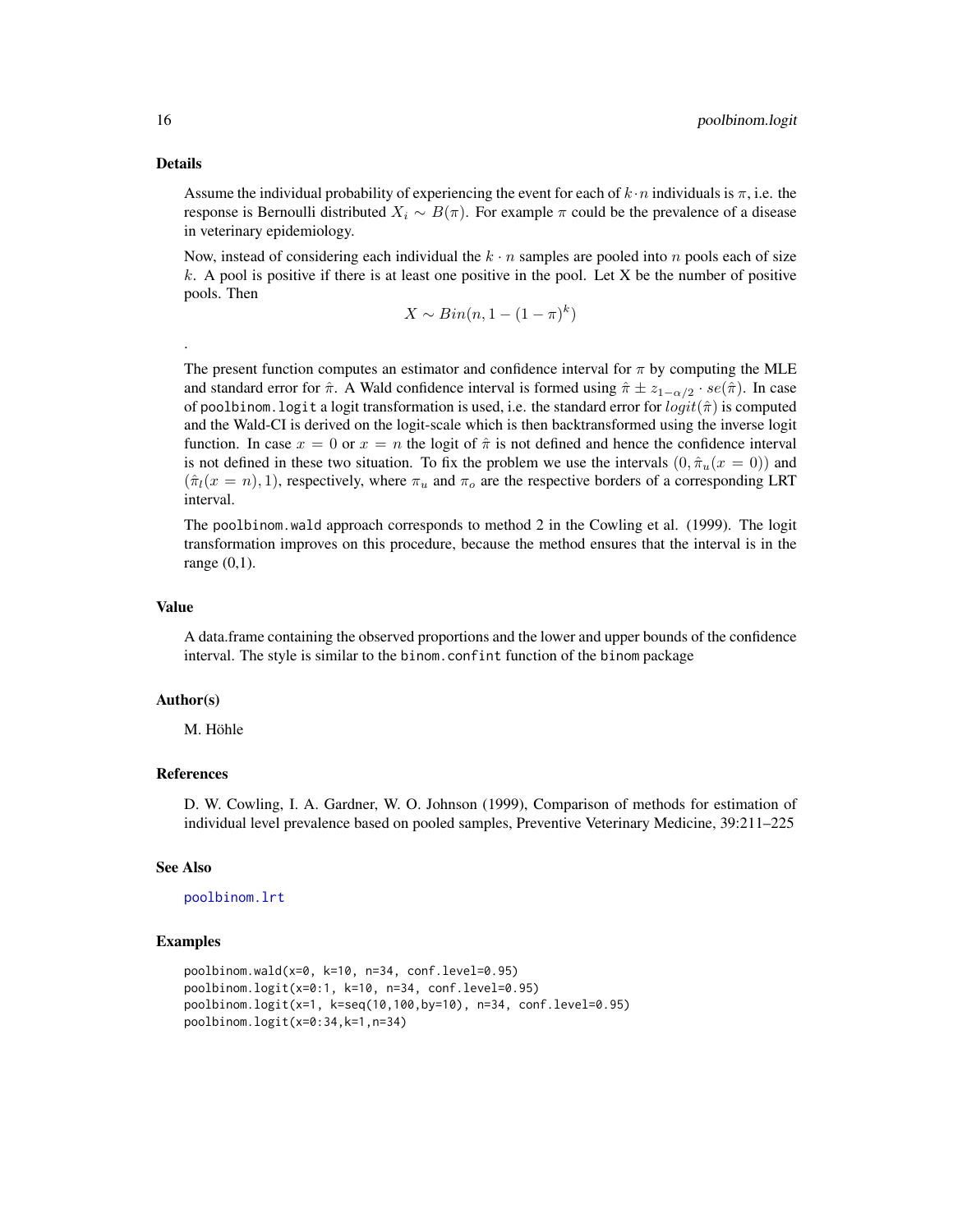<span id="page-16-1"></span><span id="page-16-0"></span>

# Description

Calculate LRT based confidence interval for the Bernoulli proportion of  $k \cdot n$  individuals, which are pooled into n pools each of size  $k$ . Observed is the number of positive pools  $x$ .

#### Usage

poolbinom.lrt(x, k, n, conf.level=0.95, bayes=FALSE, conf.adj=FALSE)

#### Arguments

| $\mathsf{x}$ | Number of positive pools (can be a vector).                   |
|--------------|---------------------------------------------------------------|
| k            | Pool size (can be a vector).                                  |
| n            | Number of pools (can be a vector).                            |
| conf.level   | The level of confidence to be used in the confidence interval |
| bayes        | See binom.bayes                                               |
| conf.adj     | See binom.bayes                                               |

### Details

.

Compute LRT based intervals for the binomial response  $X \sim Bin(n, \theta)$ , where  $\theta = 1 - (1 - \pi)^k$ . As a consequence,

$$
\pi = g(\theta) = 1 - (1 - \pi)^{1/k}
$$

One then knows that the borders for  $\pi$  are just transformations of the borders of theta using the above  $g(\theta)$  function.

For further details about the pooling setup see [poolbinom.logit](#page-14-2).

#### Value

A data.frame containing the observed proportions and the lower and upper bounds of the confidence interval. The output is similar to the binom.confint function of the binom package

# Author(s)

M. Höhle

#### Examples

binom.lrt(x=0:34,n=34) poolbinom.lrt(x=0:34,k=1,n=34) poolbinom.lrt(x=0:34,k=10,n=34)